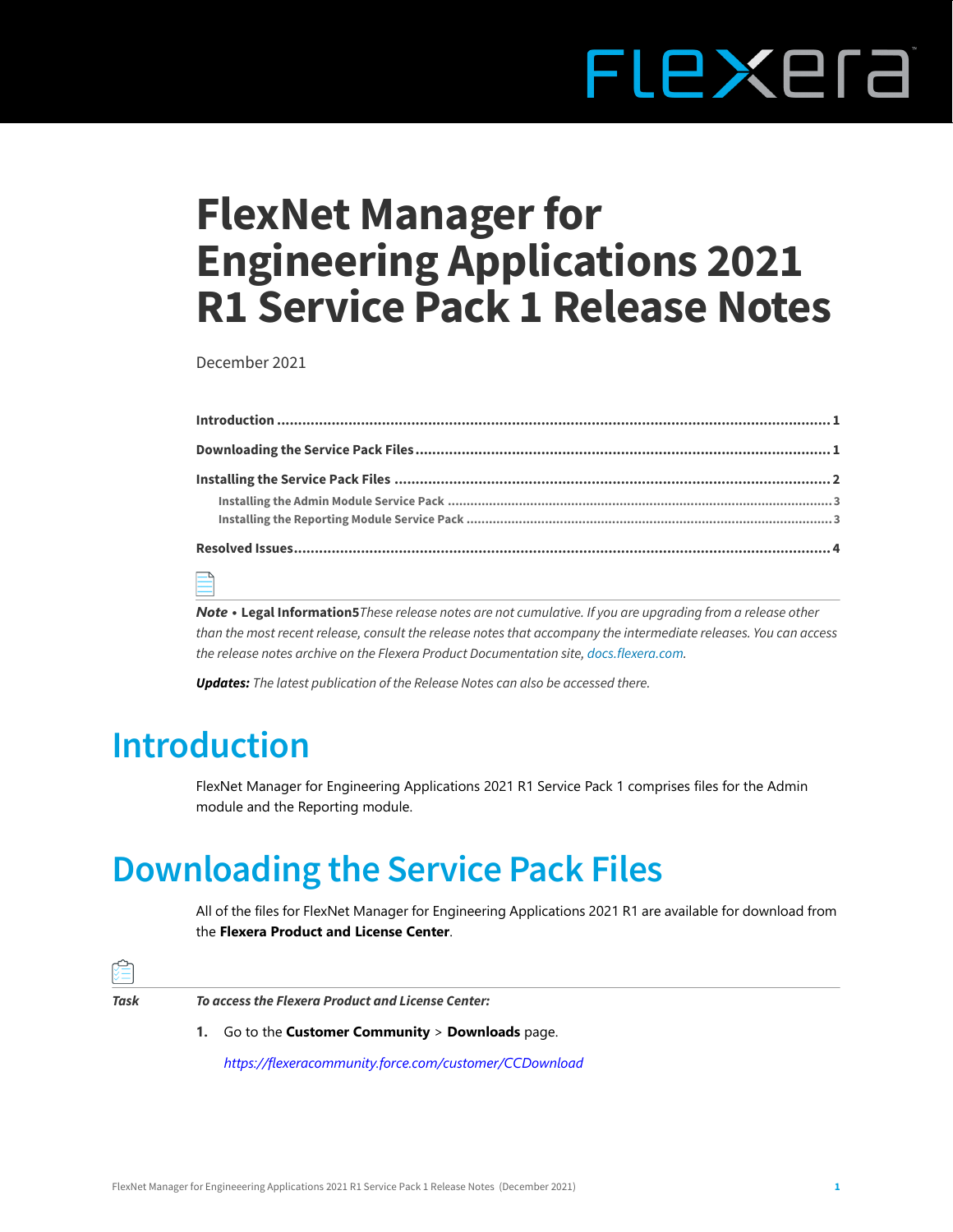*Note • If you are prompted to log in, enter your user name and password, and click the Log In button. Then click Downloads.* 

- **2.** Click the *Access Above Products* button at the bottom of the list containing the item, *FlexNet Manager for Engineering Applications 2021 R1 (15.12)* . If you do not have access, click **Request Access**.
- **3.** Click **Downloads** > **List Downloads**.
- **4.** Click **FlexNet Manager for Engineering Applications**.
- **5.** Click **FlexNet Manager for Engineering Applications 2021 R1 SP1**.
- **6.** To sign the EULA agreement, click **I Agree**.

The FlexNet Manager for Applications 0.0 includes the following files:

#### **Admin Module Files**

Download and save the Admin service pack files to a location that is accessible from the machine on which FlexNet Manager for Engineering Applications runs. The location in which you save the files is referred to as <servicepackDir>.

- **•** admin\_manager-15\_12\_0\_1.jar
- **•** admin\_reporting-15\_12\_0\_1.jar
- **•** admin\_platform-15\_12\_0\_1.jar
- **•** admin\_jboss-15\_12\_0\_1.jar

#### **Reporting Module Files**

Download and save the Reporting service pack files to a location that is accessible from the machine on which FlexNet Manager for Engineering Applications runs. The location in which you save the files is referred to as <servicepackDir>.

- **•** reporting\_remotereporting-15\_12\_0\_1.jar
- **•** reporting\_platform-15\_12\_0\_1.jar
- **•** reporting\_jboss-15\_12\_0\_1.jar

### <span id="page-1-0"></span>**Installing the Service Pack Files**

You must have FlexNet Manager for Engineering Applications installed prior to installing this service pack. Service packs are cumulative, so it is not necessary to install any previous service packs before installing this one.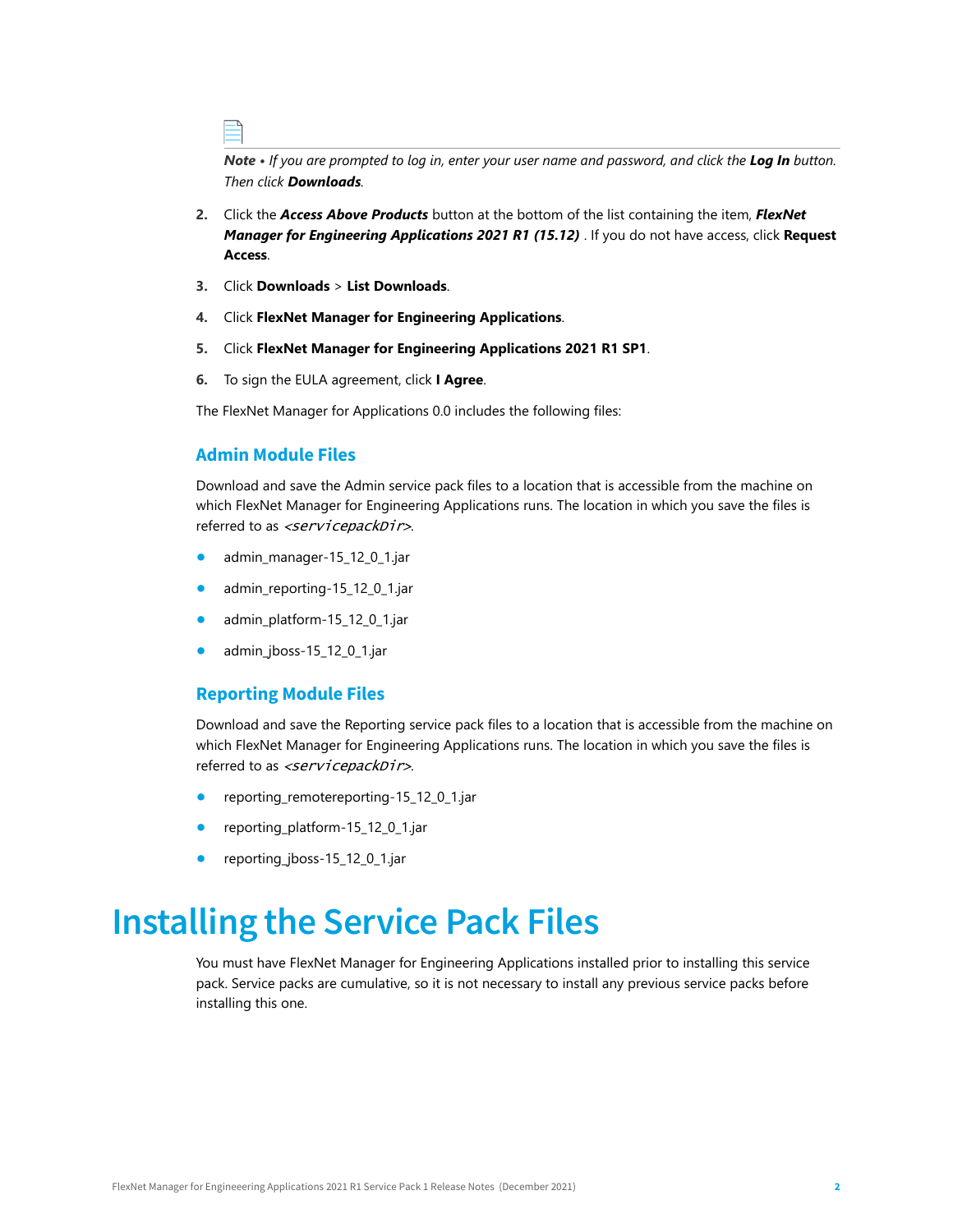### <span id="page-2-0"></span>**Installing the Admin Module Service Pack**

Because you must upgrade the database schema as part of the Admin module installation process, it is recommended that you make a backup of the database.

| Task | To install FlexNet Manager for Engineering Applications 2021 R1 Service Pack 1 for the Admin module: |                                                                                                                                                                                                                                                                                            |  |  |  |
|------|------------------------------------------------------------------------------------------------------|--------------------------------------------------------------------------------------------------------------------------------------------------------------------------------------------------------------------------------------------------------------------------------------------|--|--|--|
|      | 1.                                                                                                   | Download and save the following Admin service pack files to a location that is accessible from the<br>machine on which FlexNet Manager for Engineering Applications runs. The location in which you<br>save the files is referred to as <servicepackdir>.</servicepackdir>                 |  |  |  |
|      |                                                                                                      | admin_manager-15_12_0_1.jar<br>$\bullet$                                                                                                                                                                                                                                                   |  |  |  |
|      |                                                                                                      | admin_reporting-15_12_0_1.jar<br>$\bullet$                                                                                                                                                                                                                                                 |  |  |  |
|      |                                                                                                      | admin_platform-15_12_0_1.jar<br>$\bullet$                                                                                                                                                                                                                                                  |  |  |  |
|      |                                                                                                      | admin_jboss-15_12_0_1.jar<br>$\bullet$                                                                                                                                                                                                                                                     |  |  |  |
|      | 2.                                                                                                   | Stop the FlexNet Manager for Engineering Applications Admin server. From a command prompt,<br>navigate to the Admin directory, and type the following command:                                                                                                                             |  |  |  |
|      |                                                                                                      | flexnet stop                                                                                                                                                                                                                                                                               |  |  |  |
|      | 3.                                                                                                   | To import the service pack files, type the following command:                                                                                                                                                                                                                              |  |  |  |
|      |                                                                                                      | flexnet patch import <servicepackdir>/admin_manager-15_12_0_1.jar;<servicepackdir>/<br/>admin_reporting-15_12_0_1.jar; <servicepackdir>/admin_platform-<br/>15_12_0_1.jar; <servicepackdir>/admin_jboss-15_12_0_1.jar;</servicepackdir></servicepackdir></servicepackdir></servicepackdir> |  |  |  |
|      | 4.                                                                                                   | Installing a service pack means expanding the .jar files. To install the Admin module service pack,<br>type the following command:                                                                                                                                                         |  |  |  |
|      |                                                                                                      | flexnet patch install                                                                                                                                                                                                                                                                      |  |  |  |
|      | 5.                                                                                                   | To deploy the service pack, you need to re-create the site directory. To do this, type the following<br>command:                                                                                                                                                                           |  |  |  |
|      |                                                                                                      | flexnet site make                                                                                                                                                                                                                                                                          |  |  |  |
|      |                                                                                                      | 6. After deploying the service pack, you must upgrade the database schema. To upgrade the database<br>schema, type the following command:                                                                                                                                                  |  |  |  |
|      |                                                                                                      | flexnet upgradedb                                                                                                                                                                                                                                                                          |  |  |  |
|      |                                                                                                      |                                                                                                                                                                                                                                                                                            |  |  |  |

### <span id="page-2-1"></span>**Installing the Reporting Module Service Pack**

Because you must upgrade the database schema as part of the reporting module installation process, it is recommended that you make a backup of the database.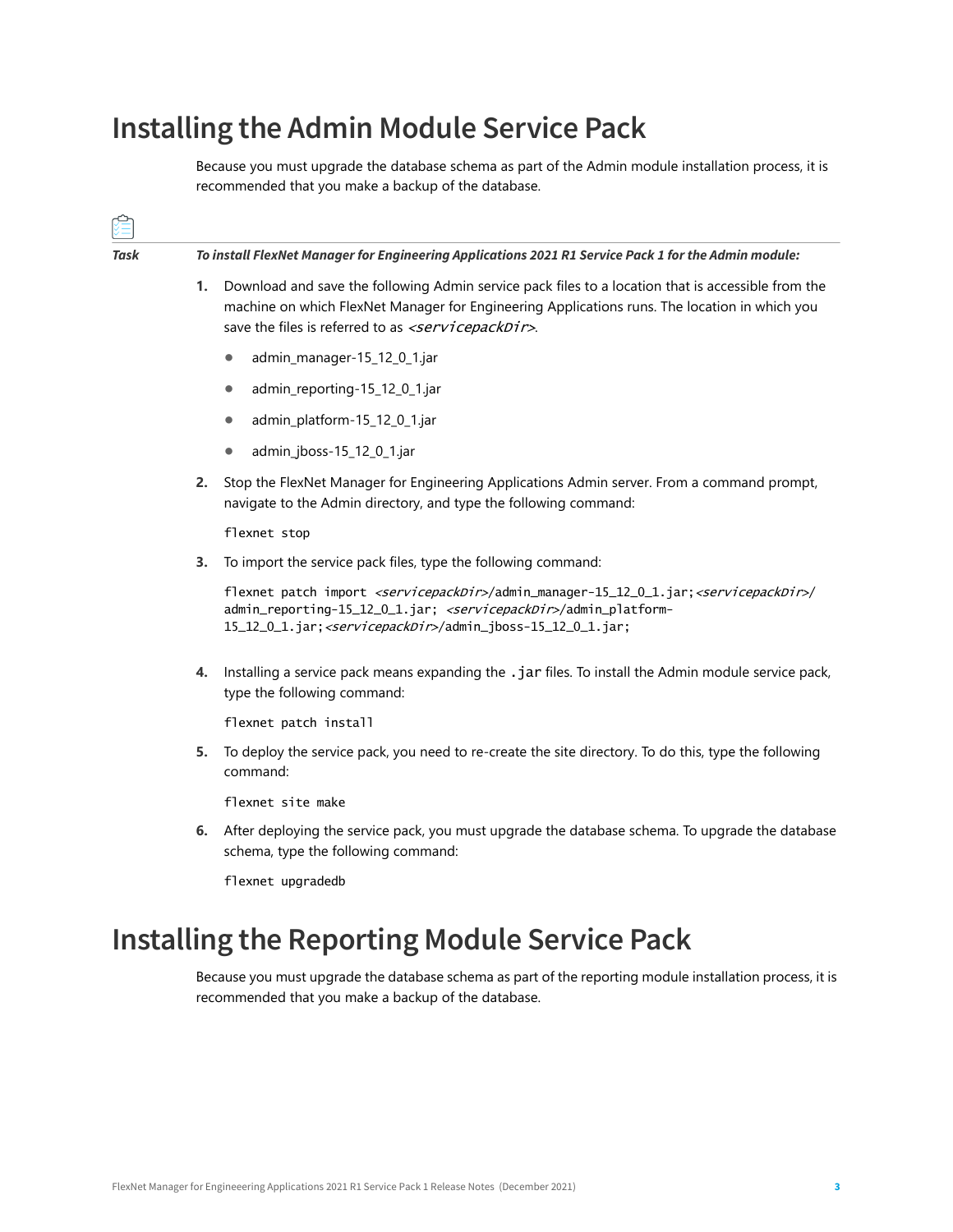### *Task To install FlexNet Manager for Engineering Applications 2021 R1 Service Pack 1 for the Reporting module:*

- **1.** Download and save the following Reporting service pack files to a location that is accessible from the machine on which FlexNet Manager for Engineering Applications runs. The location in which you save the file is referred to as  $\le$ servicepackDir>.
	- **•** reporting\_remotereporting-15\_12\_0\_1.jar
	- **•** reporting\_platform-15\_12\_0\_1.jar
	- **•** reporting\_jboss-15\_12\_0\_1.jar
- **2.** Stop the FlexNet Manager for Engineering Applications Reporting server. From a command prompt, navigate to the Reporting directory, and type the following command:

flexnet stop

**3.** To import the service pack files, type the following command:

flexnet patch import <servicepackDir>/reporting\_remotereporting-15\_12\_0\_1.jar; <servicepackDir>/reporting\_platform-15\_12\_0\_1.jar;<servicepackDir>/reporting\_jboss-15\_12\_0\_1.jar;

**4.** Installing a service pack means expanding the .jar files. To install the Reporting module service pack, type the following command:

flexnet patch install

**5.** To deploy the service pack, you need to re-create the site directory by typing:

flexnet site make

**6.** After deploying the service pack, you must upgrade the database schema. To upgrade the database schema, type the following command:

flexnet upgradedb

The database-upgrade process may take an hour or more, depending on the size of the database.

### <span id="page-3-0"></span>**Resolved Issues**

Because FlexNet Manager for Engineering Applications service pack releases are cumulative, all of the issues resolved in previous service pack releases are resolved when you apply this service pack. This section describes the issues that have been resolved in each of the FlexNet Manager for Engineering Applications 2021 R1 service packs.

**Service Pack Highlights:**

- **•** A complete existing kavachart component replaced by JFREE chart to display professional quality charts which is compatible with OpenJDK.
- **•** An open SSL library upgraded from 1.1.0 into 2.1.0 version.